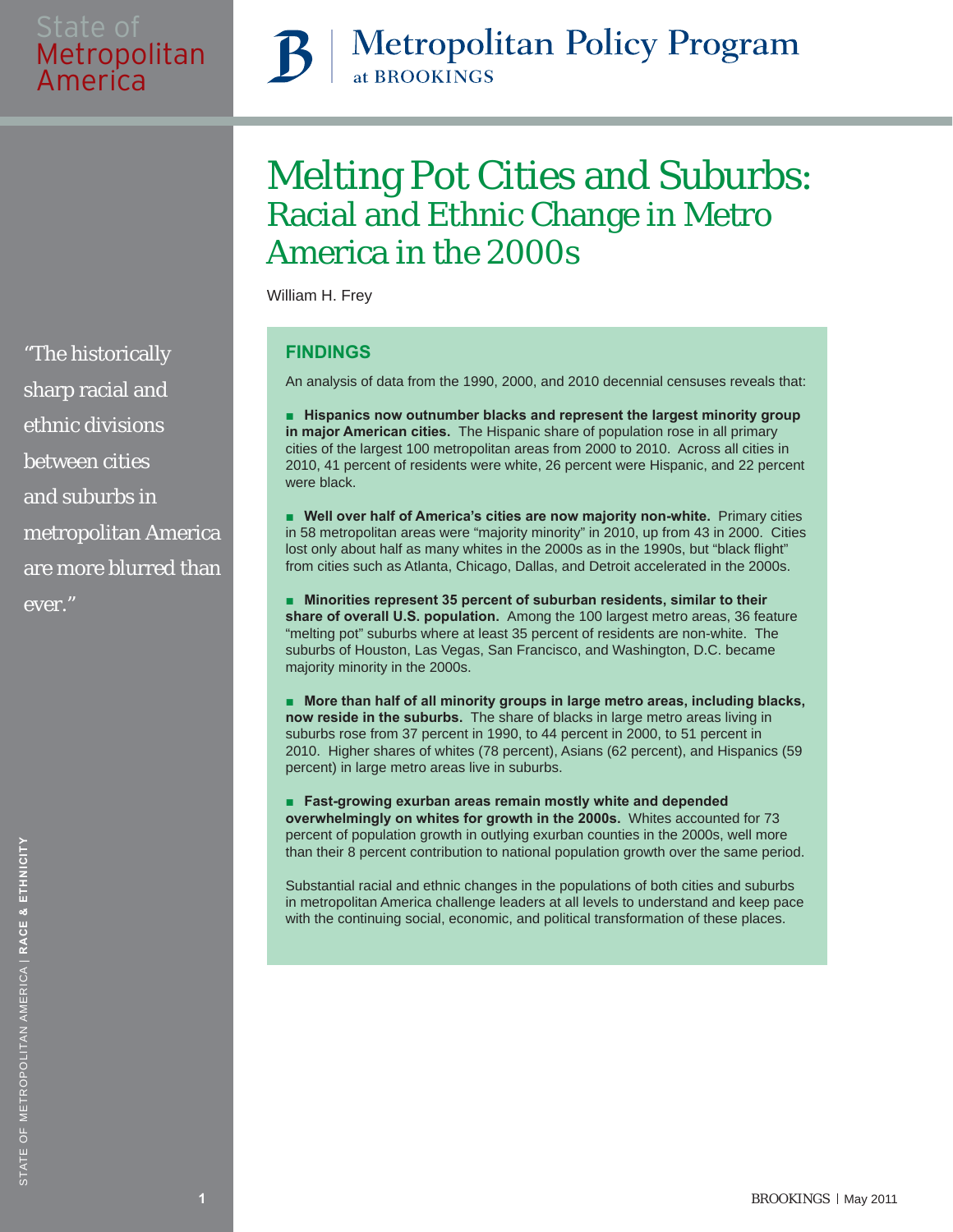#### **INTRODUCTION**

Old images of race and place in America are changing rapidly. Nowhere are these shifts more apparent than in major U.S. cities and their suburbs. The once widely held stereotype of "chocolate city and vanilla suburbs" has been obsolete for some time.<sup>1</sup> Indeed, Census 2000 pointed to growing racial and ethnic diversity in the "melting pot suburbs" of many large U.S. metropolitan areas.<sup>2</sup>

Initial results from the 2010 Census reveal even more pervasive changes in the racial profiles of cities and suburbs nationwide. Three related factors are driving these changes:3

- Continued growth and dispersal of minority populations, especially Hispanics, now contrasts vividly with the minimal growth of the aging white population. Minorities are fueling overall population growth in a wider array of places, including suburbs in all parts of the country
- America's child population, in particular, is becoming more much diverse, making family-friendly suburbs even more alluring to racial and ethnic minorities<sup>4</sup>
- A breakthrough "black flight" from cities with large African American populations is taking hold, further fueling minority suburbanization in both northern and southern cities, and shifting the racial dynamics of cities where blacks had long been the dominant minority presence

These dynamics combined in the 2000s to produce more diverse "melting pot suburbs" and increasingly multi-hued cities, stark changes from the binary race/place images of the past. This report examines these trends through the lens of the nation's 100 largest metropolitan areas, based on results from the 2010 Census. After discussing data and measures, it examines in turn the increasing influence of Hispanics on city and suburban demographic change; racial/ethnic shifts in cities and suburbs; suburban gains among specific minority groups, with an emphasis on blacks and Hispanics; and the largely white gains that propel growth in the exurbs of metropolitan areas. The report concludes with brief thoughts on the implications of these shifts for race relations, public policies, and politics in cities and suburbs.

#### **METHODOLOGY**

#### **Data sources**

Data for this study draw from U.S. decennial censuses of 1990, 2000, and 2010.<sup>5</sup>

#### **Racial and ethnic classifications**

The decennial census asks two separate questions regarding race and ethnicity. The first asks the respondent whether he/she is of Hispanic or Latino origin. People who identify as Hispanic or Latino may be of any race. The second asks the respondent to identify his/ her race; options on the 2010 decennial form include (among others) white, black/African American, American Indian, Asian (with several sub-categories), and some other race. Starting in 2000, respondents could self-identify with more than one race.<sup>6</sup> In this report, race terms such as "white" and "black" refer to non-Hispanic members of those groups.

#### **Geography**

The geographic units employed for most of this analysis are primary cities and suburbs within the nation's 100 largest metropolitan areas as defined by the U.S. Office of Management and Budget in 2008 and based on population totals from the 2010 Census.

**Primary cities** within a metropolitan area combine the populations of up to three individual cities that are named in the official metropolitan area name. They include the first named city, the largest by population in the metro area, and up to two additional cities with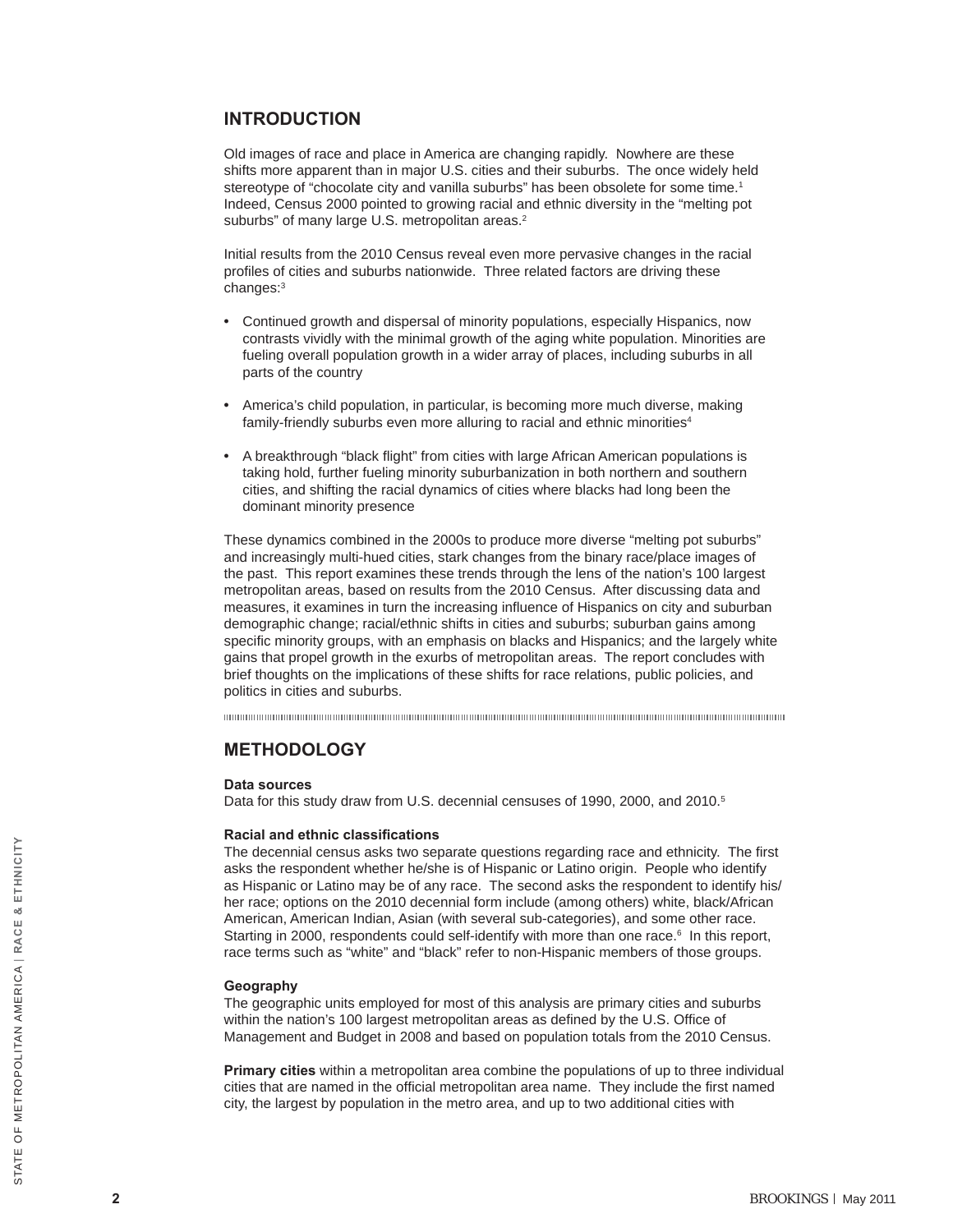populations of at least 100,000. For example, in the Washington-Arlington-Alexandria, DC-MD-VA-WV metropolitan area, the primary cities include Washington D.C., Arlington, VA and Alexandria, VA.<sup>7</sup> Because primary cities can be multiples of individual cities, the primary cities comprise 139 individual cities of the 100 largest metropolitan areas. **Suburbs** of metropolitan areas pertain to the portion of the metropolitan area's population that lies outside the boundaries of the primary cities.

Because of interest in trends affecting individual large cities (versus primary cities, which can be aggregations of up to three cities), this report also presents data for the 50 largest cities nationwide (listed in Appendix C).8

A later section of this report focuses entirely on suburban counties designated as **exurbs**. 9 These counties lie within the 100 largest metropolitan areas, but have less than 25 percent of their population living in what the Census Bureau defines as urbanized areas. They are low-density counties that tend to lie on the geographic periphery of metropolitan areas.

#### **FINDINGS**

#### **A. Hispanics now outnumber blacks and represent the largest minority group in major American cities.**

The 2010 Census marked a milestone for city populations in America's large metropolitan areas. For the first time, Hispanics rather than blacks comprise the largest minority group in big cities. In 2010, Hispanics made up 26 percent of primary city populations compared with 22 percent for Blacks (Figure 1A). Blacks held a slight edge over Hispanics in 2000 (23 versus 22 percent) and a far larger margin in 1990 (24 versus 17 percent).



#### Figure 1a. Share of Population by Race/Ethnicity, Primary Cities and Suburbs, 1990-2010

*Source: Author's analysis of 1990, 2000, and 2010 decennial census data*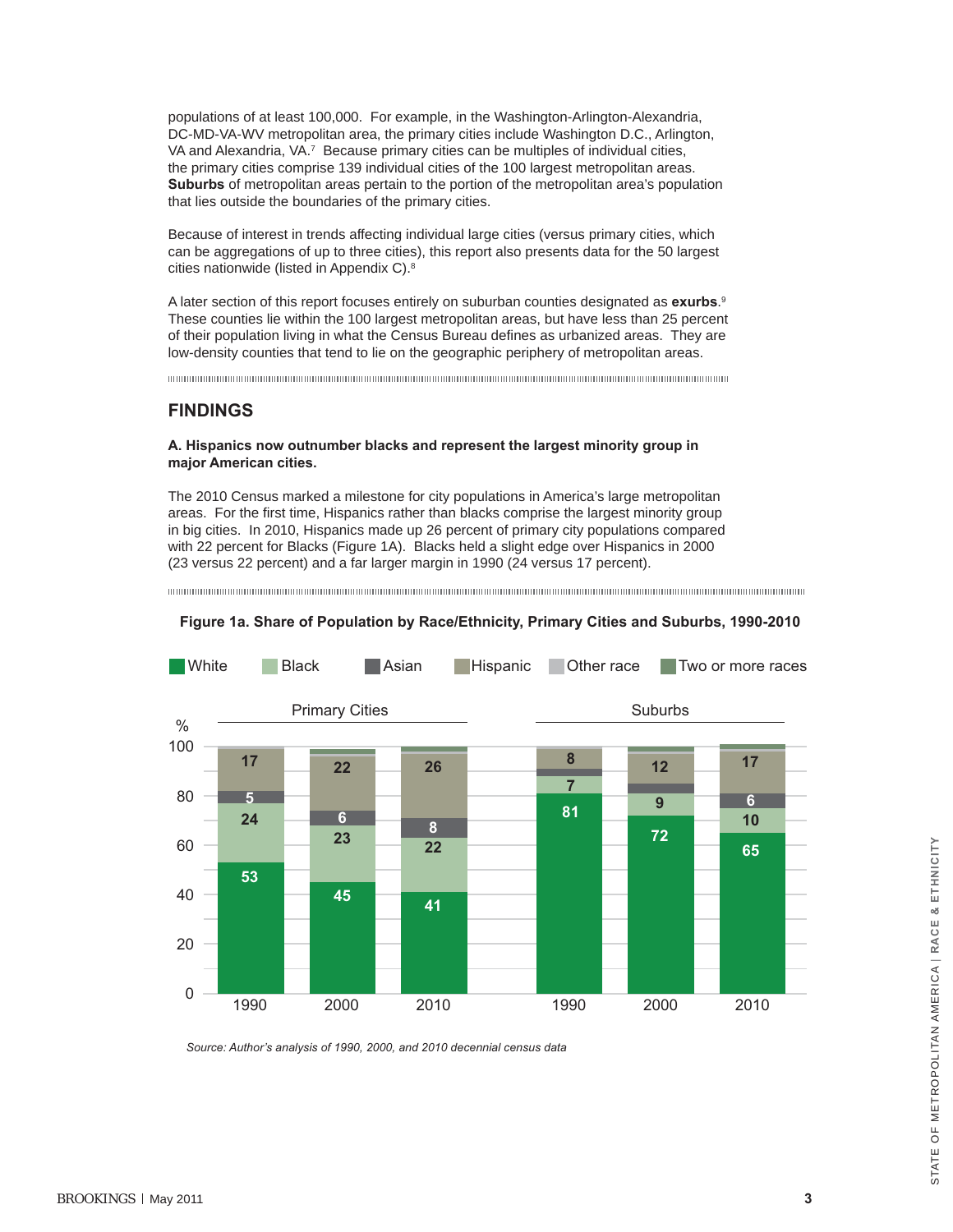This landmark development resulted from widespread changes across U.S. cities. The Hispanic share of population rose from 2000 to 2010 in all primary cities of the nation's 100 largest metro areas, and in 49 that share increased by at least 4 percentage points. By contrast, only eight experienced similarly large increases in their black population shares, and in 47, that share declined from 2000 to 2010. In 1990 blacks were the largest minority group in 68 of the 100 largest primary cities. This dropped to 59 in 2000 and 54 in 2010. Today, Hispanics are the largest minority group in 41 cities, and Asians in five cities. In Bradenton-Sarasota-Venice, FL, Oklahoma City, OK, and Scranton–Wilkes-Barre, PA, Hispanics overtook blacks as the largest minority group in cities between 2000 and 2010.

The decline in black representation in cities in the 2000s stemmed from an actual aggregate population loss among this group. Across all primary cities in the 2000s, black population declined by more than 300,000 (Figure 1B). This was a break from the prior decade, when blacks accounted for 16 percent of city growth (other minority groups accounted for the other 84 percent). From 2000 to 2010, Hispanics, Asians, and other minorities accounted for all of the combined population gain of primary cities. Among the 100 primary cities, 33 experienced declines in black population, and 68 showed either first-time losses, larger losses, or smaller gains in black population than in the 1990s.





**Figure 1b. Change in Population by Race/Ethnicity, Primary Cities and Suburbs, 2000-2010**

*Source: Author's analysis of 2000 and 2010 decennial census data*

Hispanics are also dramatically altering the demographic nature of suburban growth in large metro areas. Nearly half (49 percent) of growth in suburbs in the 2000s was attributable to Hispanics, compared to just 9 percent for whites. This contrasts with the 1990s, when Hispanics accounted for 38 percent of suburban growth, compared to 26 percent for whites and 36 percent for other groups.

Moreover, Hispanics contributed more to growth than any other racial and ethnic group in 49 of the 100 largest metropolitan areas. Whites contributed most to suburban growth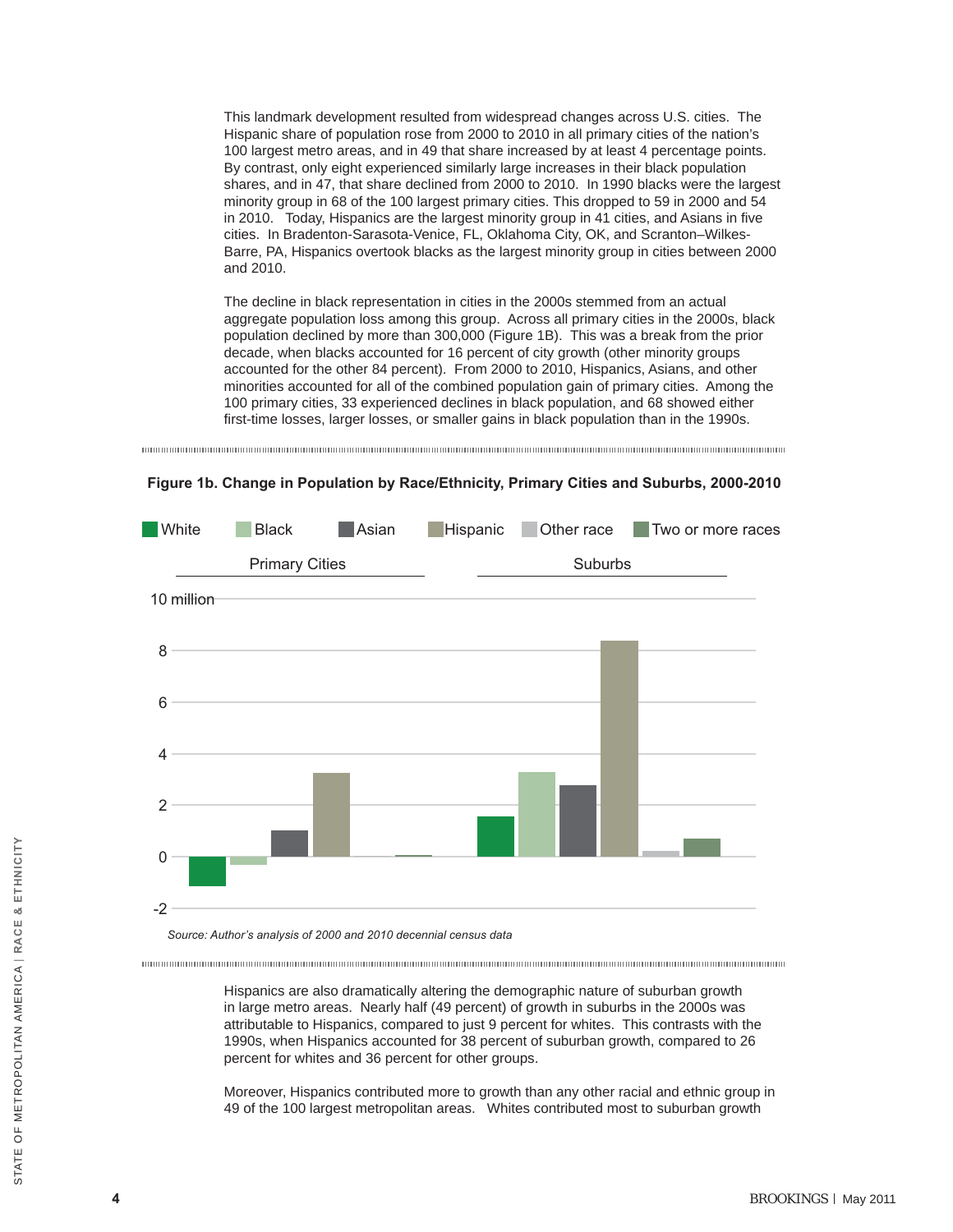in 36 metro areas (including Nashville, Phoenix, Portland, OR, and Raleigh); blacks contributed most in 14 (including Atlanta, Cleveland, Detroit, and Memphis); and Asians in one (San Jose). And the Hispanic share of population rose in all 100 suburban areas of the largest metro areas during the 2000s.

#### **B. Well over half of America's cities are now majority non-white.**

Big cities continue to lead the nation's long-run transition to "majority minority" status. By 2010, in more than half (58) of primary cities in the 100 largest metro areas, non-whites made up a majority of the population, up significantly from 43 primary cities in 2000 (Table 1). While the combined population of these cities was already majority-minority in 2000 (Figure 1A), this reflected the disproportionate contribution of several large and diverse cities such as New York and Los Angeles.

#### **Table 1. Racial and Ethnic Characteristics, Primary Cities and Suburbs of 100 Largest Metro Areas, and 50 Largest Cities, 1990–2010**

|                                                     | 100 Largest Metro Areas | <b>50 Largest Cities</b> |                |  |
|-----------------------------------------------------|-------------------------|--------------------------|----------------|--|
|                                                     | <b>Primary Cities*</b>  | <b>Suburbs</b>           |                |  |
| Number with Majority Minority Population            |                         |                          |                |  |
| 2010                                                | 58                      | 16                       | 32             |  |
| 2000                                                | 43                      | 8                        | 26             |  |
| 1990                                                | 25                      | $\overline{4}$           | 19             |  |
| Number with at Least 35 Percent Minority Population |                         |                          |                |  |
| 2010                                                | 87                      | 36                       | 45             |  |
| 2000                                                | 74                      | 22                       | 39             |  |
| 1990                                                | 58                      | 10 <sup>1</sup>          | 30             |  |
| Number Losing Population, 2000-2010                 |                         |                          |                |  |
| Total                                               | 23                      | $\overline{4}$           | 9              |  |
| White                                               | 73                      | 32                       | 35             |  |
| <b>Black</b>                                        | 33                      | $\overline{4}$           | 21             |  |
| Hispanic                                            | $\overline{0}$          | $\mathbf 0$              | $\overline{0}$ |  |
| Number Losing Population, 1990-2000                 |                         |                          |                |  |
| Total                                               | 26                      | $\overline{2}$           | 6              |  |
| White                                               | 72                      | 25                       | 31             |  |
| <b>Black</b>                                        | 21                      | $\sqrt{3}$               | 13             |  |
| Hispanic                                            | $\overline{2}$          | $\mathbf 0$              | $\mathbf 0$    |  |

*\*One to three large cities included in the name of the metropolitan area (see text discussion) Source: Author's analysis of 1990, 2000 and 2010 decennial census data*

A broad array of large metro areas now have majority-minority city populations (Map 1). New among the 58 are primary cities of smaller metros like Allentown, PA and Lancaster PA, and rapidly diversifying metro areas like Las Vegas. Cities with largely black minority populations are found mostly in the North and Southeast, while those with largely Hispanic populations dominate the Southwest and West. And more cities have significant minority populations, reflected in the fact that non-whites represent at least 35 percent of residents in 87 primary cities, up from 74 in 2000, and 58 in 1990.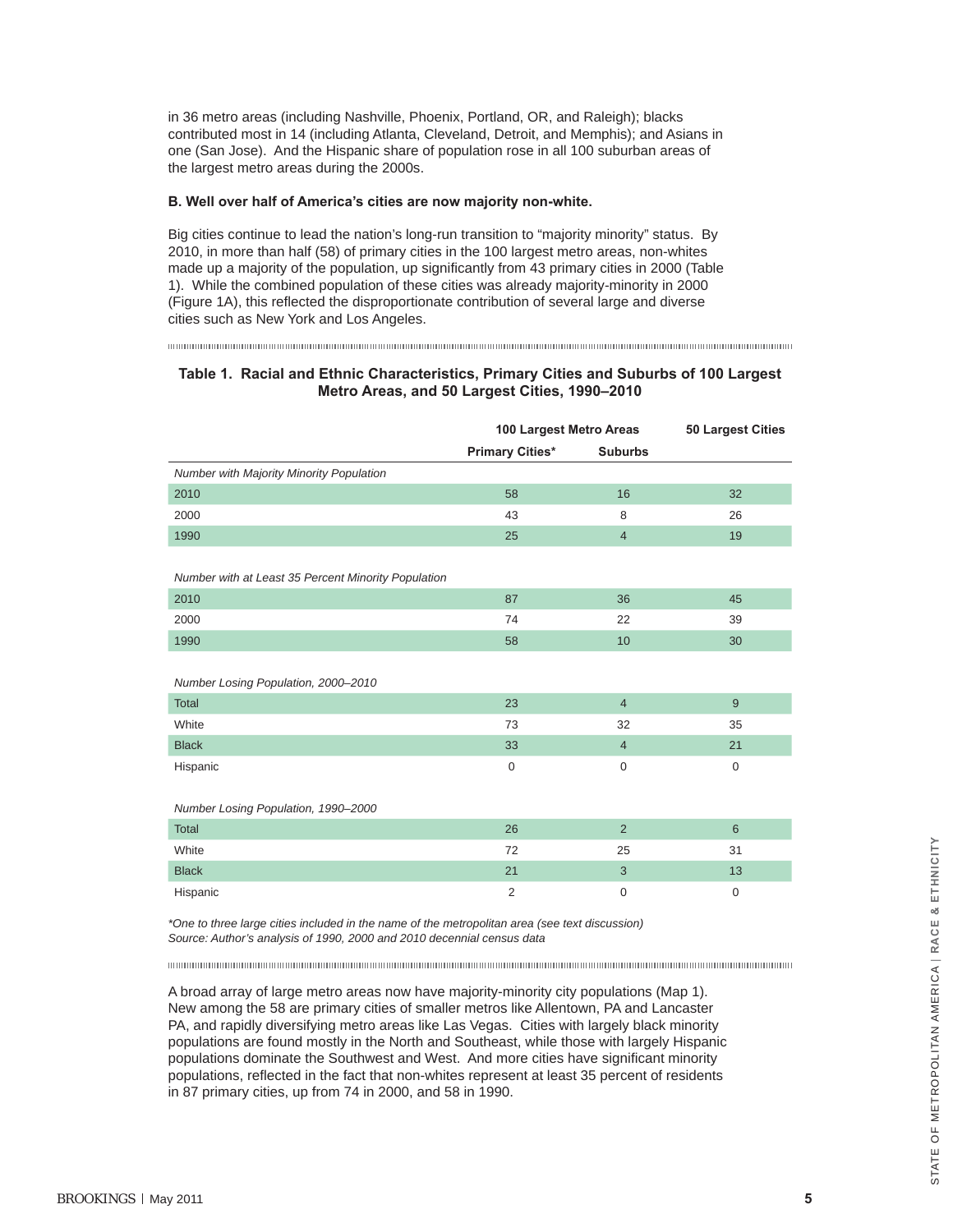



*Source: Brookings analysis of census 2010 Source: Brookings analysis of 2010 decennial census data*

Among the individual 50 largest cities, fully 32 are majority minority, including six that tipped this decade: Austin, Arlington, TX, Charlotte, Las Vegas, and Phoenix (Table 2). In each of these cities, Hispanic growth drove the transition to majority non-white status. In fact, the white share of population increased in only six of the 50 largest cities: Atlanta, Oakland, and Washington, D.C., alongside tiny increases in Chicago, Denver, and Miami.<sup>10</sup>

Even as more cities became majority minority, the pace of "white flight" from cities slowed somewhat in the 2000s. As noted above, the white share of population in major cities continued to decline over the past decade, to 41 percent by 2010. However, the number of whites in primary cities decreased by only about half the amount in the 2000s (1.14 million) as during the 1990s (2.23 million). To be sure, white population loss in cities is still widespread; 73 of the 100 primary cities lost whites in the last decade, similar to 72 in the 1990s (Table 1). Among those 73 cities, however, 50 lost fewer whites this decade than in the 1990s. Included among these are the primary cities of the New York, Los Angeles, Chicago, Boston, and St. Louis metropolitan areas. And among the 27 primary cities that gained whites in the 2000s, 14 gained more this decade than in the 1990s.

An important counterpoint to slowing white flight is the emergence of "black flight" from major cities with established black populations. Sixteen of the 25 cities with the largest black populations (including nine of the 10 largest) registered declines in their black populations over the 2000s, compared with just eight in the 1990s. Moreover, recent losses were substantially larger (Table 3). The three cities with the largest black population declines—Detroit, Chicago, and New York—were among the primary destinations for African Americans during the Great Migration out of the South in the first half of the 20<sup>th</sup> century. However, black city losses were not confined to northern cities.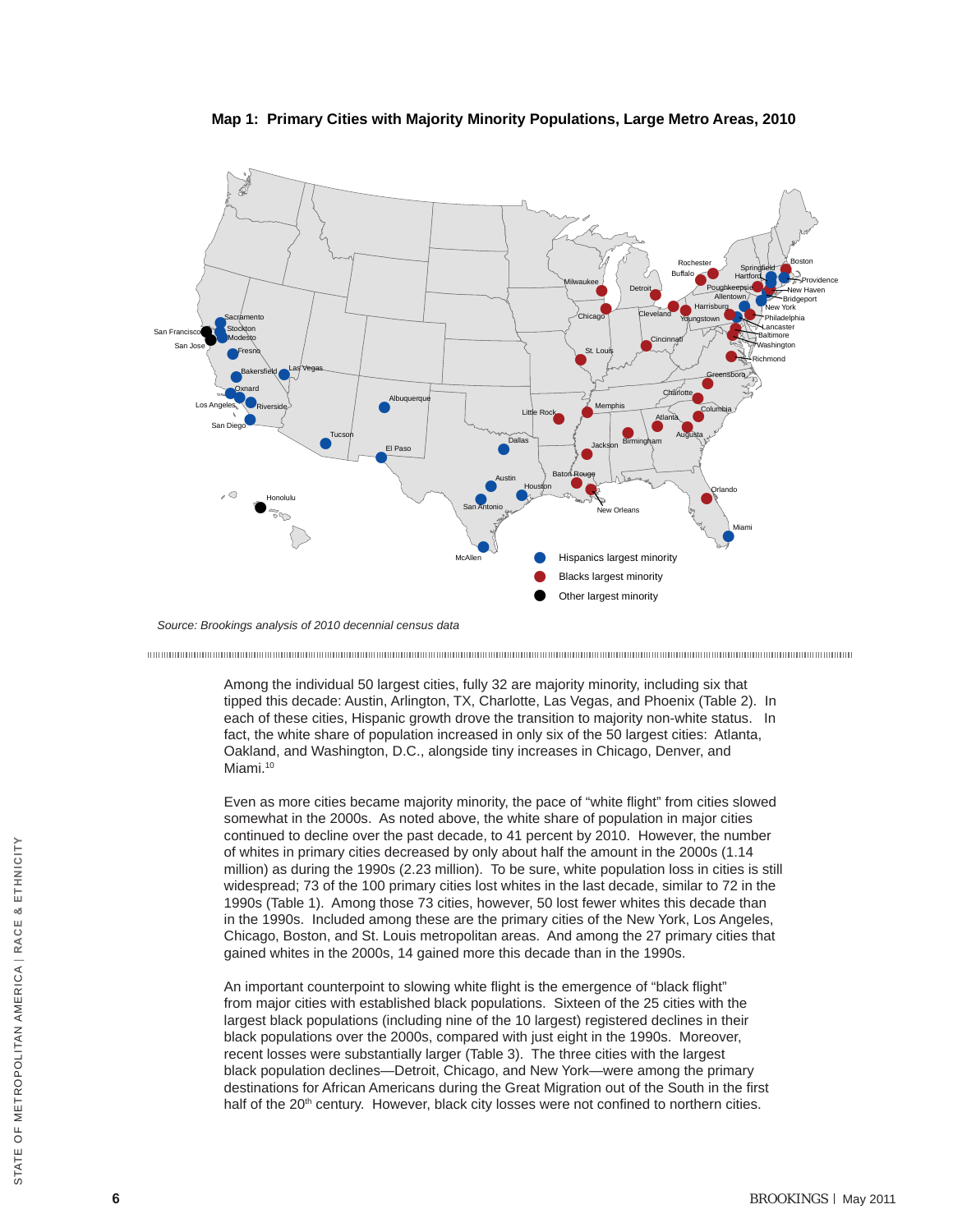| Table 2. Key Racial/Ethnic Shifts, Individual Cities and Metropolitan Suburbs, 2000–2010 |  |  |  |
|------------------------------------------------------------------------------------------|--|--|--|
|------------------------------------------------------------------------------------------|--|--|--|

|                                                                | Share of Population, 2010 (%) |                  |                |          | Difference from 2000 (% pts.) |                |                |                |
|----------------------------------------------------------------|-------------------------------|------------------|----------------|----------|-------------------------------|----------------|----------------|----------------|
|                                                                | White                         | <b>Black</b>     | Asian          | Hispanic | White                         | <b>Black</b>   | Asian          | Hispanic       |
| Individual Cities that Turned<br>Majority Minority*            |                               |                  |                |          |                               |                |                |                |
| Austin, TX                                                     | 49                            | $\boldsymbol{8}$ | $6\phantom{1}$ | 35       | $-4$                          | $-2$           | $\overline{2}$ | 5              |
| Tucson, AZ                                                     | 47                            | 4                | 3              | 42       | $-7$                          | 0              | 0              | 6              |
| Charlotte, NC                                                  | 45                            | 34               | 5              | 13       | $-10$                         | $\overline{2}$ | $\overline{2}$ | 6              |
| Phoenix, AZ                                                    | 47                            | 6                | 3              | 41       | -9                            | 1              | $\mathbf{1}$   | 7              |
| Las Vegas, NV                                                  | 48                            | 11               | $\,6\,$        | 31       | $-10$                         | $\mathbf{1}$   | $\mathbf{1}$   | 8              |
| Arlington, TX                                                  | 45                            | 18               | 7              | 27       | $-15$                         | 5              | $\mathbf{1}$   | 9              |
| Individual Cities with Increased White<br>Share of Population* |                               |                  |                |          |                               |                |                |                |
| Washington, D.C.                                               | 35                            | 50               | 3              | 9        | $\overline{7}$                | $-9$           | $\mathbf{1}$   | $\mathbf{1}$   |
| Atlanta, GA                                                    | 36                            | 53               | 3              | 5        | 5                             | -8             | $\mathbf{1}$   | $\mathbf{1}$   |
| Oakland, CA                                                    | 26                            | 27               | 17             | 25       | $\overline{2}$                | $-8$           | 2              | 3              |
| Chicago, IL                                                    | 32                            | 32               | 5              | 29       | $0**$                         | $-4$           | $\mathbf{1}$   | 3              |
| Denver, CO                                                     | 52                            | 10               | 3              | 32       | $0***$                        | $-1$           | $\mathbf{1}$   | $\overline{0}$ |
| Miami, FL                                                      | 12                            | 16               | $\mathbf{1}$   | 70       | $0***$                        | $-4$           | 0              | 4              |
| Metropolitan Suburbs that Turned<br><b>Majority Minority</b>   |                               |                  |                |          |                               |                |                |                |
| Riverside-San Bernardino-Ontario, CA                           | 39                            | $\overline{7}$   | $6\phantom{1}$ | 45       | $-11$                         | $\mathbf{0}$   | 2              | 10             |
| Modesto, CA                                                    | 45                            | $\overline{2}$   | 4              | 46       | $-11$                         | $\mathbf 0$    | $\mathbf{1}$   | 10             |
| San Jose-Sunnyvale-Santa Clara, CA                             | 45                            | 2                | 26             | 23       | $-10$                         | $\mathbf{0}$   | $\overline{7}$ | 3              |
| Stockton, CA                                                   | 45                            | 4                | 9              | 38       | $-13$                         | $\mathbf{1}$   | 4              | 9              |
| San Francisco-Oakland-Fremont, CA                              | 46                            | $6\phantom{1}$   | 19             | 23       | $-9$                          | $\overline{0}$ | $\overline{4}$ | 5              |
| Houston-Sugar Land-Baytown, TX                                 | 47                            | 13               | 7              | 31       | $-13$                         | 3              | $\overline{2}$ | 8              |
| Las Vegas-Paradise, NV                                         | 48                            | 10               | 10             | 28       | $-13$                         | $\overline{2}$ | $\overline{4}$ | $\overline{7}$ |
| Washington-Arlington-Alexandria,<br>DC-VA-MD-WV                | $50***$                       | 23               | 10             | 14       | $-10$                         | $\mathbf{1}$   | 3              | 6              |

*\*Among 50 largest U.S. cities*

*\*\* Chicago, Denver, and Miami have values of 0.4%, 0.2%, and 0.1% respectively*

*\*\*\*Rounded from value of 49.5%*

*Source: Author's analysis of 2000 and 2010 decennial census data*

Southern and Western cities such as Atlanta, Dallas, Houston, and Los Angeles were also among those losing blacks in the past decade. As explored below, much of that population appears to have shifted to the suburbs of these metropolitan areas.

#### **C. Minorities represent 35 percent of suburban residents, similar to their share of overall U.S. population.**

More than ever, major metropolitan suburbs represent a demographic microcosm of American society. About 35 percent of suburban residents in the 100 largest metro areas in 2010 were racial and ethnic minorities, similar to their share of overall U.S. population (Figure 1A). Hispanics make up a slightly larger share of suburbanites (17 percent) than U.S. residents generally (16 percent), while the opposite holds true for blacks (10 percent in suburbs versus 12 percent nationwide).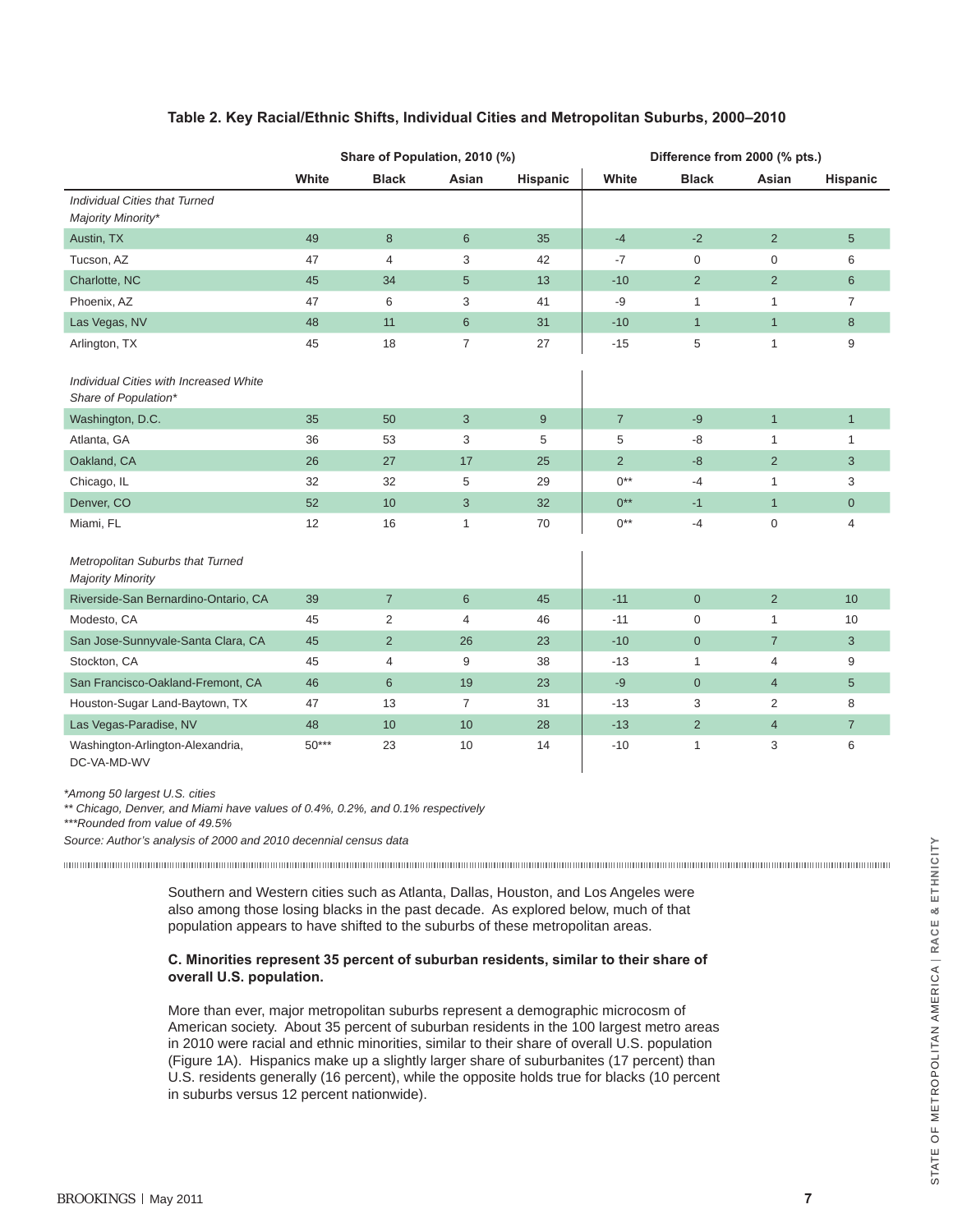#### **Table 3. Cities with Largest Black Population Losses, 2000–2010**

|                |                   | <b>Change in Black Population</b> |           |  |
|----------------|-------------------|-----------------------------------|-----------|--|
|                |                   | 2000-2010                         | 1990-2000 |  |
|                | City              |                                   |           |  |
| $\mathbf{1}$   | Detroit, MI       | $-185,393$                        | $-2,563$  |  |
| 2              | Chicago, IL       | $-181,453$                        | $-20,732$ |  |
| 3              | New York, NY      | $-100,859$                        | 115,105   |  |
| 4              | Los Angeles, CA   | $-54,606$                         | $-52,303$ |  |
| 5              | Washington, D.C.  | $-39,035$                         | $-55,125$ |  |
| 6              | Oakland, CA       | $-33,502$                         | $-19,326$ |  |
| $\overline{7}$ | Cleveland, OH     | $-33,304$                         | 7,462     |  |
| 8              | Atlanta, GA       | $-29,746$                         | $-9,045$  |  |
| 9              | Baltimore, MD     | $-24,071$                         | $-16,696$ |  |
| 10             | San Francisco, CA | $-12,010$                         | $-17,552$ |  |
| 11             | Dallas, TX        | $-10,665$                         | 13,942    |  |
| 12             | San Diego, CA     | $-10,333$                         | $-6,022$  |  |

*Source: Author's analysis of 1990, 2000, and 2010 decennial census data* 

A growing number of suburban areas nationwide are achieving what might be termed "melting pot" status. In 36 of the 100 largest metro areas, minorities represent at least 35 percent of suburban population. Within these 36, 16 have majority minority populations, up from just eight in 2000. With a few exceptions such as suburban New York and Chicago, these melting pot suburbs are located primarily in the South and West (Map 2). Hispanics are the predominant minority group in most of these suburban areas, an edge they held already by 1990 and continue to hold today despite increasing shares of blacks in the suburbs. Among the 36 melting pot suburbs, Hispanics represent the largest minority group in 25, versus nine for blacks and two for Asians.

Metropolitan suburbs that "tipped" into majority-minority status in the 2000s demonstrate the importance of Hispanic and white population trends to this outcome (Table 2). In each of these eight suburban areas, the white share of population dropped by at least 9 percentage points. In suburban Las Vegas, the drop was even more dramatic, from 61 percent of population in 2000 to 48 percent in 2010. In seven of these eight suburban areas, the Hispanic share of population rose fastest, and in five (Modesto, San Francisco, San Jose, Stockton, and Washington, D.C.), white population declined overall.

The racial and ethnic transitions affecting these newly majority-minority suburbs were also evident in suburbs nationwide. In all 100, the white share of population declined from 2000 to 2010, and dropped by at least 5 percentage points in 63. Almost one-third (32) experienced an absolute loss of white residents. The largest numeric declines occurred in the suburbs of large coastal metropolitan areas such as New York, Los Angeles, Miami, and San Francisco. These drops could reflect either "flight" from high region-wide housing costs early in the decade, or population retrenchment back to cities during the late-decade mortgage meltdown.<sup>11</sup> Northern industrial metro areas like Detroit, Cleveland, and Pittsburgh also lost significant white population, indicating poor regional economic performance over the decade. Yet the suburbs of only four metropolitan areas lost population overall, suggesting the central role that Hispanics and other minorities played in driving overall suburban gains.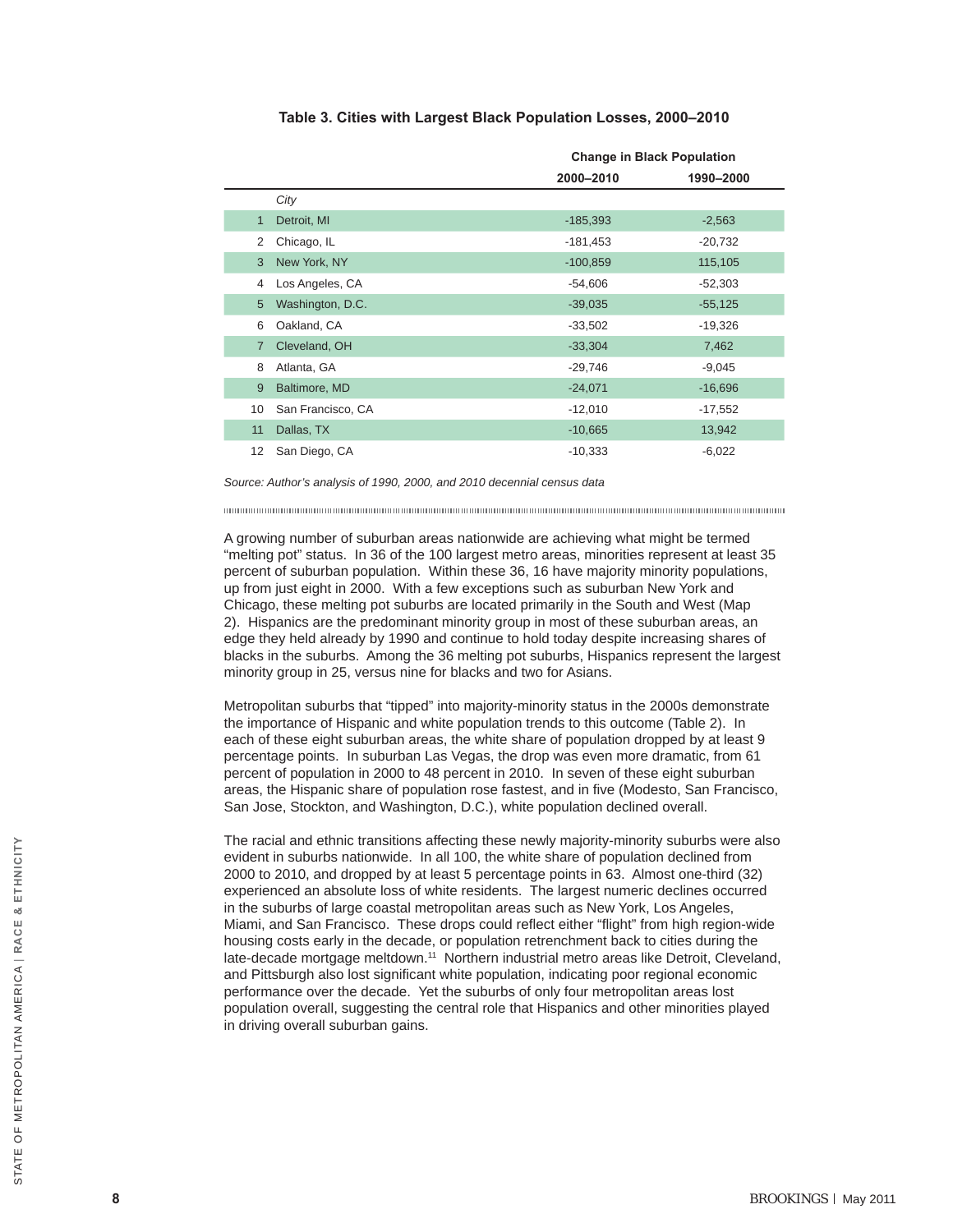

#### **Map 2: Suburbs with Minority Populations Greater than 35 Percent, Large Metro Areas, 2010**

#### **D. More than half of all minority groups in large metro areas, including blacks, now reside in the suburbs.**

A variety of historical and contemporary factors have resulted in different rates of suburbanization among major racial and ethnic groups. The 2010 Census reveals, however, that a majority of metropolitan residents in all of these groups now call the suburbs home.

Decades of postwar suburbanization and white flight from cities mean that today, a supermajority of whites in large metro areas locate in the suburbs. Already in 1990, 74 percent of whites in these metro areas resided in the suburbs, a figure that inched up to 78 percent by 2010 (Figure 2).

Suburbanization among other groups in recent decades has been more rapid. Between 1990 and 2010 in large metro areas, the share of Hispanics in suburbs increased from 47 percent to 59 percent, and the share of Asians in suburbs rose from 54 percent to 62 percent.12 Increased suburban development, especially in growing southern and western parts of the country, and the desire for new minorities to follow the broader white postwar trend toward suburban living, fueled these trends.

Decades of housing discrimination in suburban communities and sharp economic disparities with whites yielded much lower historical rates of suburbanization for African Americans. However, this pattern continued to shift dramatically in the last decade such that, for the first time, more than half of blacks in large metro areas now reside in the suburbs. Their 51 percent suburban share is up from 44 percent in 2000 and 37 percent in 1990.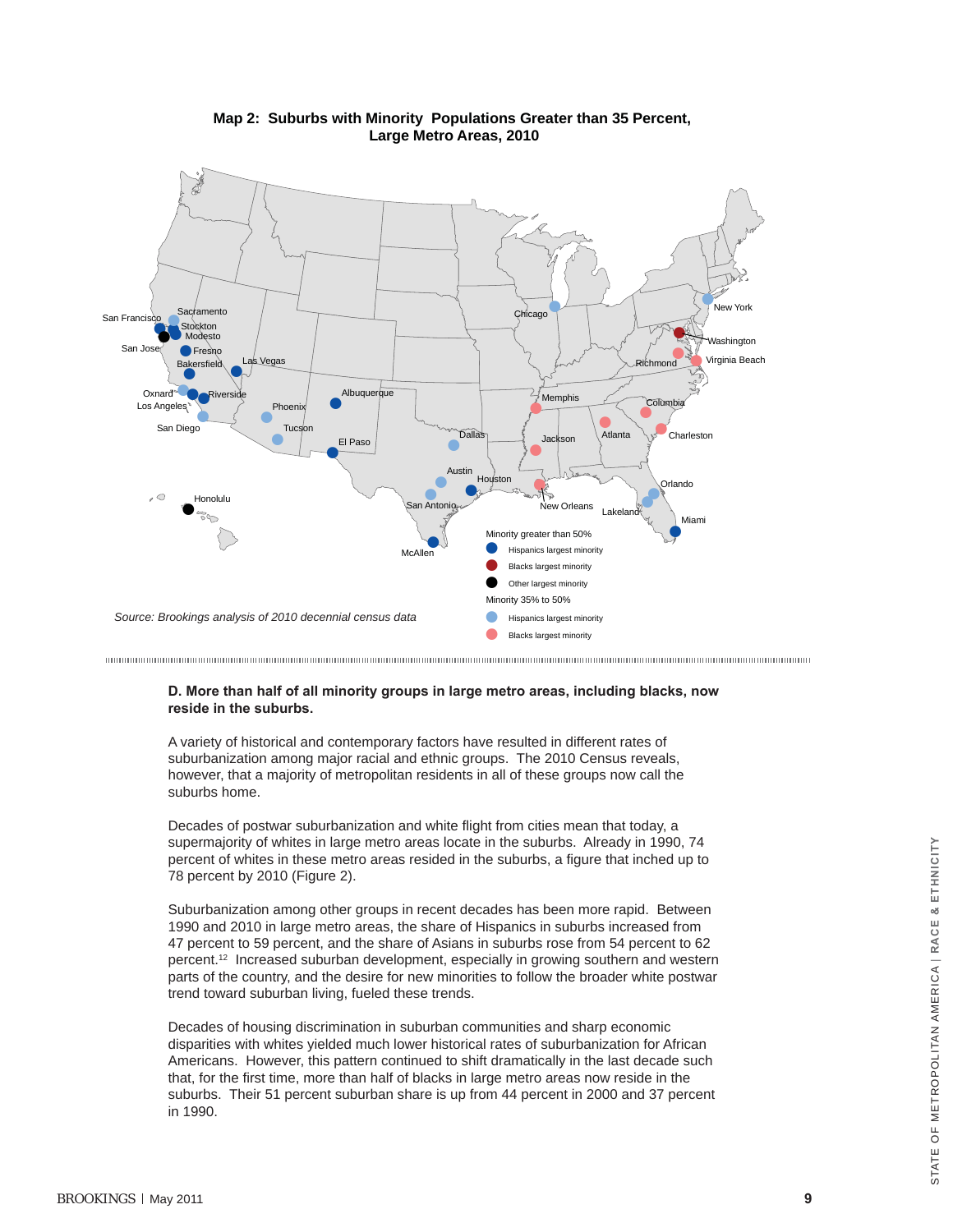

#### **Figure 2. Share of Population Residing in Suburbs by Race/Ethnicity, 100 Largest Metro Areas, 1990-2010**

The sharp rise in black suburbanization can be attributed in part to the group's economic progress in recent decades, particularly younger blacks. Among blacks aged 25 to 29, 19 percent were college graduates in 2009, compared with 15 in 1999 and 13 in 1989. Similarly, four decades have now elapsed since the 1968 Fair Housing Act outlawed racial discrimination in the housing market. Black-white segregation is now falling gradually but consistently across metropolitan areas, with growing Southern and Western parts of the country registering the lowest levels of segregation.<sup>13</sup>

Metropolitan areas in these less segregated, growing parts of the country are registering the greatest numeric gains in suburban black population. The suburbs of Atlanta, Houston, Dallas, and Washington experienced the largest increases in black population in the 2000s, although Detroit and Chicago make the list, too, due in part to large black population losses from their cities (Table 4). Among the largest 100 metropolitan areas, 96 showed gains in their suburban black populations; of these, 76 had larger increases in the past decade than in the 1990s.

Suburbs with the highest rates of black population growth usually have smaller such populations, but nevertheless indicate where black suburbanization may be trending. In "whiter" places like suburban Indianapolis, Des Moines, Scranton, and Minneapolis, black population is suburbanizing rapidly (Table 4). Despite the fact that numerically most black population growth is occurring in the South, the top seven areas experiencing rapid black suburban growth are located in the Northeast and Midwest.

Hispanic suburbanization is making its largest impact in different parts of the country than black suburbanization. Suburbs with the largest absolute gains in Hispanic residents include those surrounding Riverside, New York, Houston, Miami, and Los Angeles, all areas with longstanding Hispanic populations (Table 4). On the other hand, those areas experiencing the fastest suburban Hispanic growth rates have fewer Hispanics overall. Many of these metro areas, in contrast to those with rapidly suburbanizing black populations, are located in the Southeast, including Knoxville, Nashville, Charleston, and Charlotte.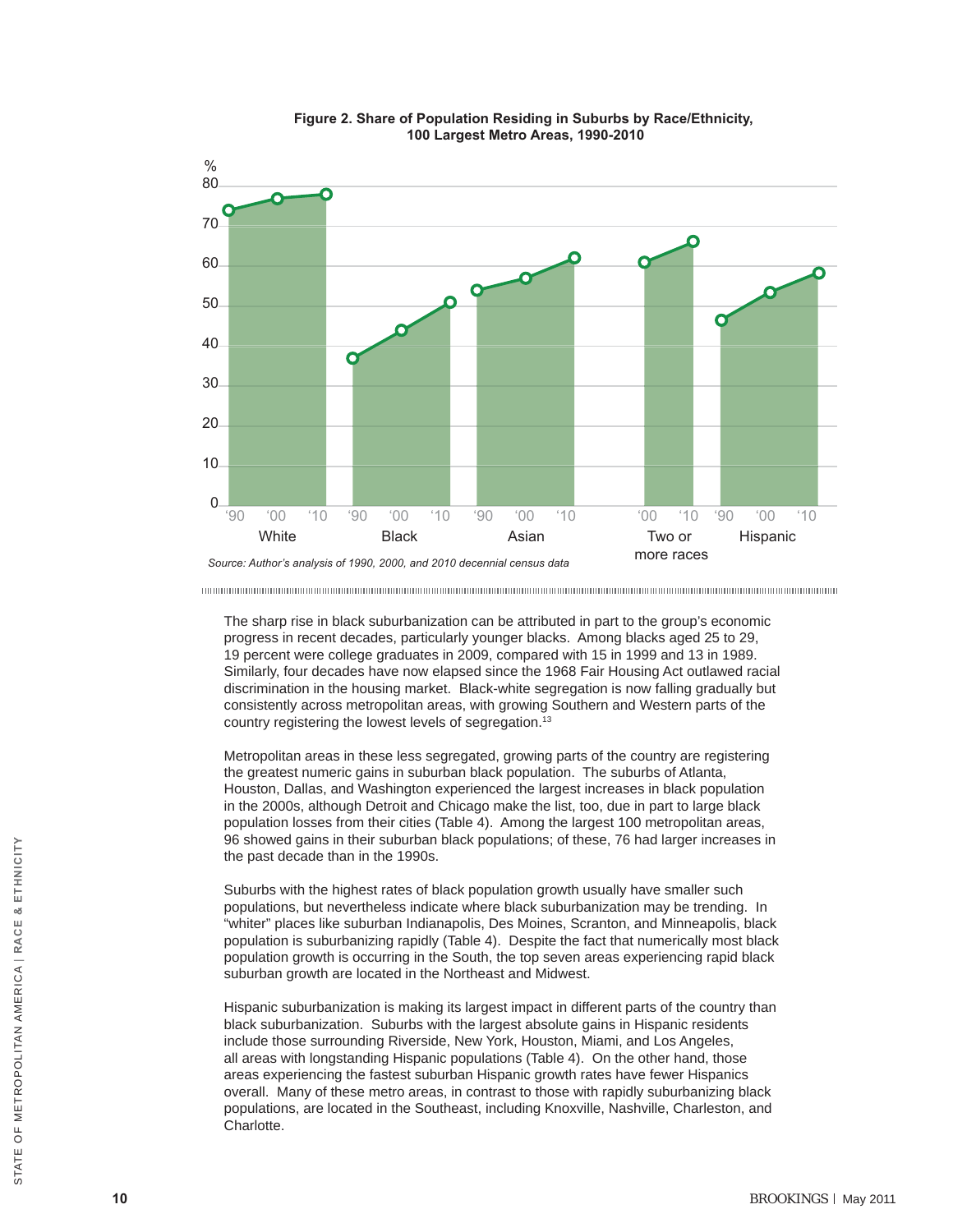#### **Table 4. Largest Black and Hispanic Population Increases, Metropolitan Suburbs, 2000–2010**

| Largest Numeric Gains (Suburbs of Metro Area) |    |                                                    |         |   | Highest Growth Rates (%) (Suburbs of Metro Area)* |     |  |  |  |
|-----------------------------------------------|----|----------------------------------------------------|---------|---|---------------------------------------------------|-----|--|--|--|
|                                               |    | <b>Blacks</b>                                      |         |   |                                                   |     |  |  |  |
|                                               |    | Atlanta-Sandy Springs-Marietta, GA                 | 503,239 |   | Indianapolis-Carmel, IN                           | 150 |  |  |  |
|                                               | 2  | Houston-Sugar Land-Baytown, TX                     | 216,823 | 2 | Des Moines-West Des Moines. IA                    | 146 |  |  |  |
|                                               | 3. | Washington-Arlington-Alexandria, DC-VA-MD-WV       | 193,524 | 3 | Phoenix-Mesa-Scottsdale, AZ                       | 137 |  |  |  |
|                                               | 4  | Dallas-Fort Worth-Arlington, TX                    | 192,576 | 4 | Minneapolis-St. Paul-Bloomington, MN-WI           | 129 |  |  |  |
|                                               | 5. | Miami-Fort Lauderdale-Pompano Beach, FL            | 183,381 | 5 | Allentown-Bethlehem-Easton, PA-NJ                 | 104 |  |  |  |
|                                               | 6  | Detroit-Warren-Livonia, MI                         | 133,488 | 6 | Milwaukee-Waukesha-West Allis, WI                 | 90  |  |  |  |
|                                               |    | Chicago-Naperville-Joliet, IL-IN-WI                | 116,622 | 7 | Scranton--Wilkes-Barre, PA                        | 87  |  |  |  |
|                                               | 8  | Baltimore-Towson, MD                               | 98,195  | 8 | Austin-Round Rock, TX                             | 84  |  |  |  |
|                                               |    | Hispanics                                          |         |   |                                                   |     |  |  |  |
|                                               |    | Riverside-San Bernardino-Ontario, CA               | 659,355 |   | Scranton--Wilkes-Barre, PA                        | 416 |  |  |  |
|                                               | 2  | New York-Northern New Jersey-Long Island, NY-NJ-PA | 572,337 | 2 | Knoxville, TN                                     | 214 |  |  |  |
|                                               | 3  | Houston-Sugar Land-Baytown, TX                     | 557,132 | 3 | Nashville-Davidson--Murfreesboro--Franklin, TN    | 192 |  |  |  |
|                                               | 4  | Miami-Fort Lauderdale-Pompano Beach, FL            | 549,675 | 4 | Indianapolis-Carmel, IN                           | 183 |  |  |  |
|                                               | 5. | Los Angeles-Long Beach-Santa Ana, CA               | 443,170 | 5 | Columbia, SC                                      | 177 |  |  |  |
|                                               | 6  | Dallas-Fort Worth-Arlington, TX                    | 417,175 | 6 | Charleston-North Charleston-Summerville, SC       | 177 |  |  |  |
|                                               |    | Chicago-Naperville-Joliet, IL-IN-WI                | 412,255 | 7 | Birmingham-Hoover, AL                             | 176 |  |  |  |
|                                               | 8  | Washington-Arlington-Alexandria, DC-VA-MD-WV       | 331,555 | 8 | Charlotte-Gastonia-Concord, NC-SC                 | 171 |  |  |  |

*\*Suburbs with at least 5,000 members of racial/ethnic group Source: Author's analysis of 2000 and 2010 decennial census data*

#### **E. Fast-growing exurban areas remain mostly white, and depended overwhelmingly on whites for growth in the 2000s.**

While suburban America overall is becoming much more racially diverse, there exists great demographic diversity among suburbs within metropolitan areas. In particular, the peripheral, low-density portions of large metro areas, often termed "exurbs," remain distinct exceptions to the melting pot image.<sup>14</sup>

Exurban counties, as defined above, represent 2.5 million people or just over 1 percent of total large metropolitan population, but many are expanding very rapidly (Table 5). The 20 fastest growing exurban counties in the 2000s are located in a broad range of U.S. regions, from metro areas in the South (Atlanta, Richmond, Raleigh), to the West (Ogden), Midwest (St. Louis) and Northeast (New York). Population growth in these counties proceeded at three to five times the U.S. average rate from 2000 to 2010.

In contrast to the overall suburban populations of their metropolitan areas, most of these exurban counties are overwhelmingly white. Sixteen of the 20 are more than 75 percent white (Wilson County, TX outside of San Antonio is the most diverse, with Hispanics representing 38 percent of residents). Whites also account for the bulk of their recent population growth, at least 80 percent in 15 of the 20. Across all exurban counties, whites account for 73 percent of recent population growth, many times that group's 8 percent contribution to overall U.S. population growth in the 2000s. In some ways, these exurban areas reflect the historic image of suburbia in terms of new housing, growth, and demographic detachment from the more urban portions of their metropolitan areas.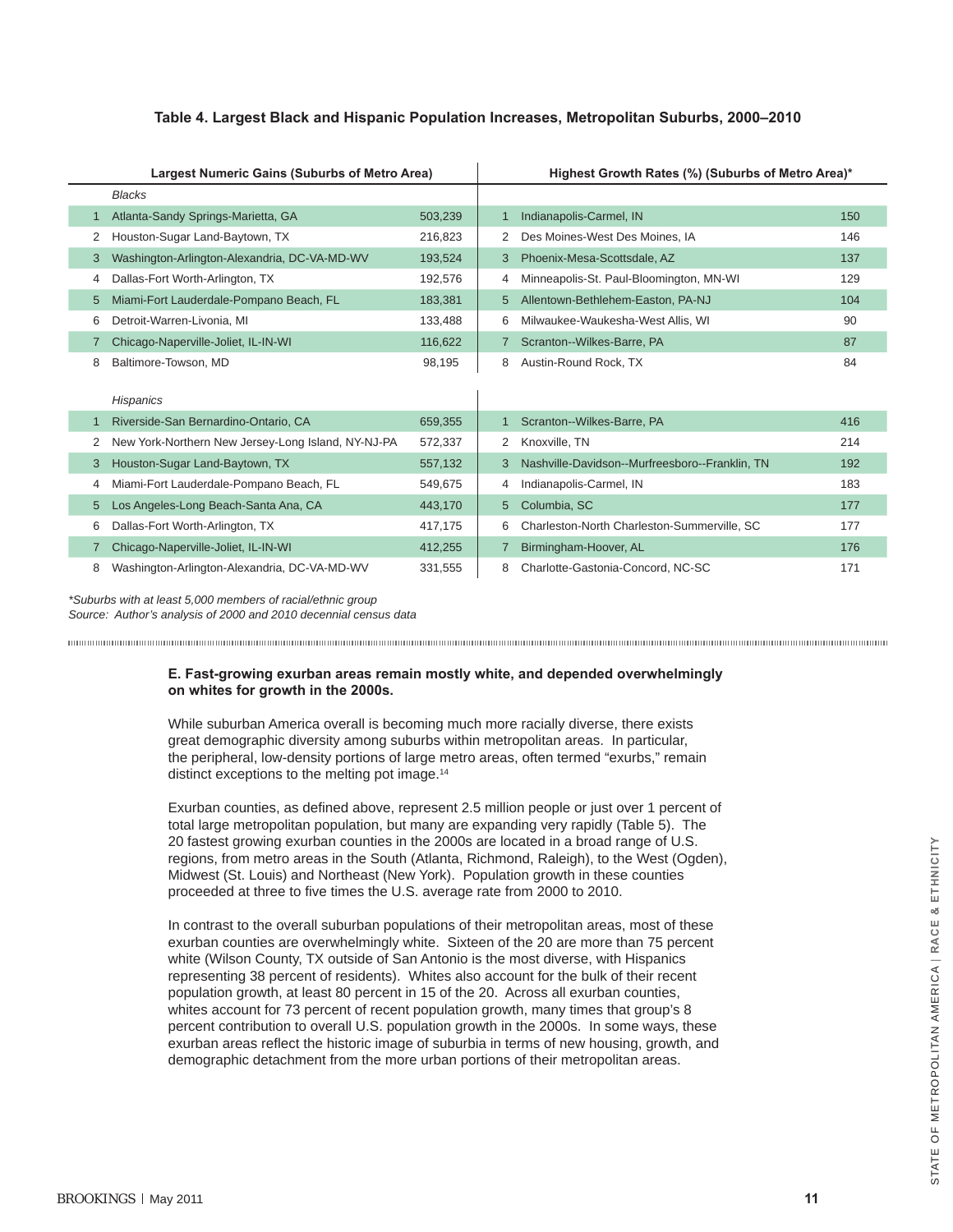#### **Table 5: Growth and White Share of Population/Contribution to Growth, 20 Fastest Growing Exurban Counties, 2000–10**

|                |                |                                    | <b>Growth 2000-10</b> |                                        | % White, 2010     |                                        | <b>White Share of Growth</b> |                                        |
|----------------|----------------|------------------------------------|-----------------------|----------------------------------------|-------------------|----------------------------------------|------------------------------|----------------------------------------|
|                | County         | Metro Area*                        | Exurban<br>County     | All<br>Suburbs of<br><b>Metro Area</b> | Exurban<br>County | All<br>Suburbs of<br><b>Metro Area</b> | Exurban<br>County            | All<br>Suburbs of<br><b>Metro Area</b> |
| 1              | Spencer, KY    | Louisville/Jefferson County, KY-IN | 45                    | 16                                     | 95                | 90                                     | 93                           | 73                                     |
| $\overline{2}$ | Dawson, GA     | Atlanta, GA                        | 40                    | 27                                     | 93                | 52                                     | 86                           | 8                                      |
| 3              | New Kent, VA   | Richmond, VA                       | 37                    | 17                                     | 80                | 64                                     | 82                           | 30                                     |
| 4              | Lincoln, MO    | St. Louis, MO-IL                   | 35                    | 6                                      | 94                | 79                                     | 89                           | 15                                     |
| 5              | Fayette, TN    | Memphis, TN-MS-AR                  | 33                    | 21                                     | 68                | 64                                     | 87                           | 19                                     |
| 6              | Morgan, UT     | Ogden, UT                          | 33                    | 27                                     | 96                | 86                                     | 92                           | 71                                     |
| 7              | Warren, MO     | St. Louis, MO-IL                   | 33                    | 6                                      | 93                | 79                                     | 86                           | 15                                     |
| 8              | Wilson, TX     | San Antonio, TX                    | 32                    | 44                                     | 59                | 52                                     | 52                           | 36                                     |
| 9              | Pike, GA       | Atlanta, GA                        | 31                    | 27                                     | 87                | 52                                     | 99                           | 8                                      |
| 10             | Currituck, NC  | Virginia Beach, VA-NC              | 29                    | 10                                     | 89                | 60                                     | 86                           | 26                                     |
| 11             | Louisa, VA     | Richmond, VA                       | 29                    | 17                                     | 77                | 64                                     | 80                           | 30                                     |
| 12             | St. Clair, AL  | Birmingham, AL                     | 29                    | 13                                     | 87                | 75                                     | 80                           | 19                                     |
| 13             | Caroline, VA   | Richmond, VA                       | 29                    | 17                                     | 64                | 64                                     | 69                           | 30                                     |
| 14             | Goochland, VA  | Richmond, VA                       | 29                    | 17                                     | 76                | 64                                     | 90                           | 30                                     |
| 15             | Franklin, NC   | Raleigh, NC                        | 28                    | 39                                     | 63                | 69                                     | 61                           | 54                                     |
| 16             | Pickens, GA    | Atlanta, GA                        | 28                    | 27                                     | 94                | 52                                     | 92                           | 8                                      |
| 17             | Powhatan, VA   | Richmond, VA                       | 25                    | 17                                     | 83                | 64                                     | 90                           | 30                                     |
| 18             | McClain, OK    | Oklahoma City, OK                  | 24                    | 14                                     | 81                | 77                                     | 63                           | 47                                     |
| 19             | Sequatchie, TN | Chattanooga, TN-GA                 | 24                    | 12                                     | 95                | 91                                     | 82                           | 64                                     |
| 20             | Pike, PA       | New York, NY-NJ-PA                 | 24                    | $\overline{4}$                         | 83                | 62                                     | 54                           | $**$                                   |

*\*Metro area names abbreviated*

*\*\*White population declined in suburbs of New York metro area from 2000 to 2010 Source: Author's analysis of 2000 and 2010 decennial census data*

### **CONCLUSION**

The 2010 Census reveals substantial racial and ethnic changes in the populations of both cities and suburbs in metropolitan America.

Suburbs gained Hispanics and other new minorities at a significant pace in the 2000s, and now are home to a majority of metropolitan blacks. Amid slower growing or declining white populations, and a slowdown in white flight from cities, a rising number of "melting pot suburbs" are coming into existence. Still, some suburbs within metropolitan areas remain demographically distinct, particularly the largely white exurban communities that lie mostly at the periphery of growing metro areas.

Cities, meanwhile, experienced continued gains in Hispanics even as "black flight" accelerated. As a result, many cities are becoming more multi-hued. Chicago, for example, is now about one-third white, one-third black, and one-third Hispanic and other race, a marked contrast from its earlier black-white image.

These shifts hold important implications for both policy and politics. Both suburbs and cities face increasing demands for services relevant to a wide array of new populations, particularly those with different economic circumstances and cultural/linguistic backgrounds.15 Increasing suburban diversity may cause these places to become more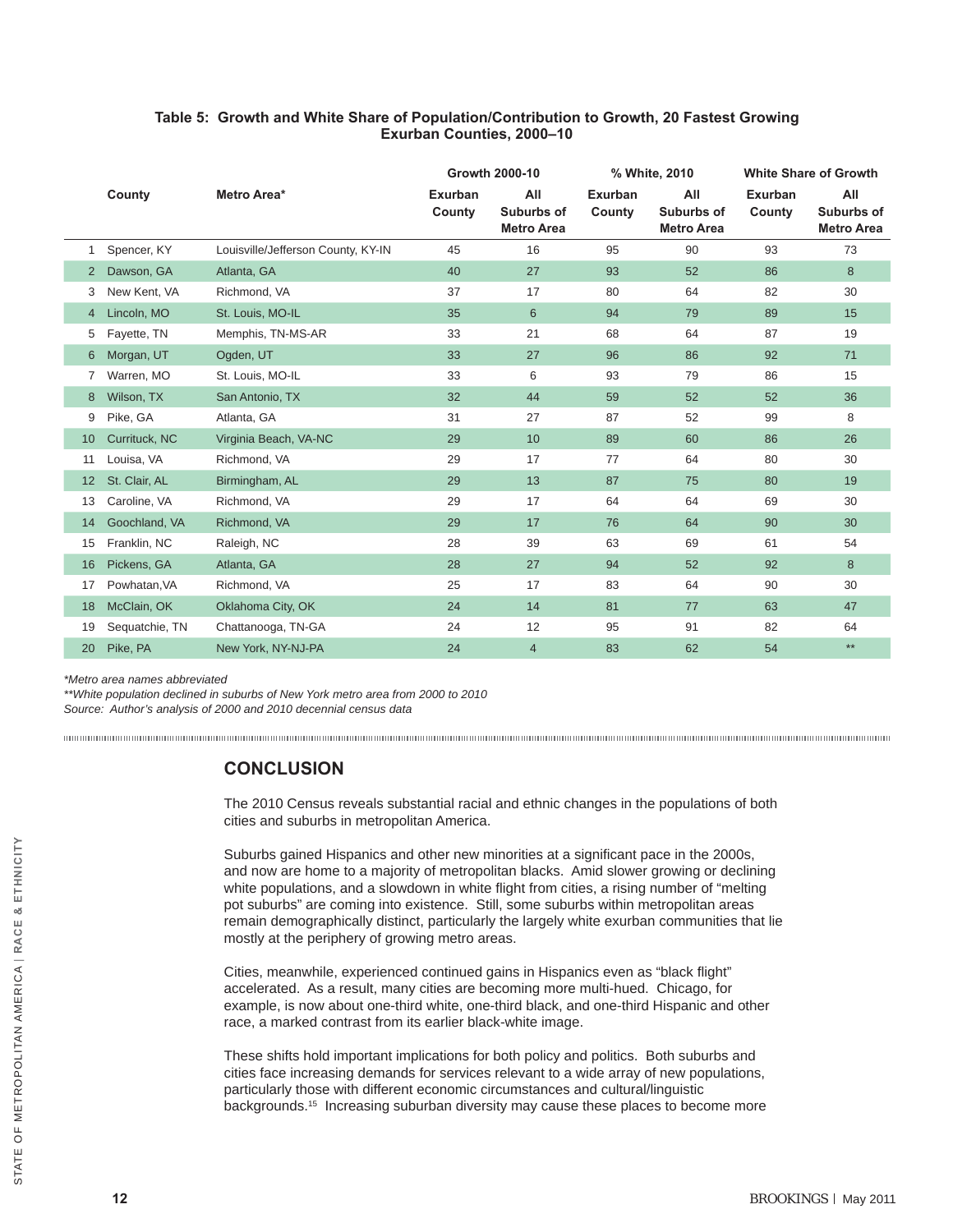"purple" swing districts in local and national elections, making them less reliable bases for either Republicans or Democrats who have depended on demographically homogeneous voting blocs.16 Similarly, the changing demographics of big cities indicate that success for urban politicians may hinge on cultivating growing Hispanic and Asian constituencies alongside traditional black city voters, as well as gentrifying whites. All the while, shifting racial demographics will contribute to post-2010 Census redistricting pressures in cities and suburbs alike.<sup>17</sup>

The historically sharp racial and ethnic divisions between cities and suburbs in metropolitan America are more blurred than ever. The shifting social, economic, and political structures of these places will challenge leaders at all levels to understand and keep pace with the myriad implications of their continued demographic evolution.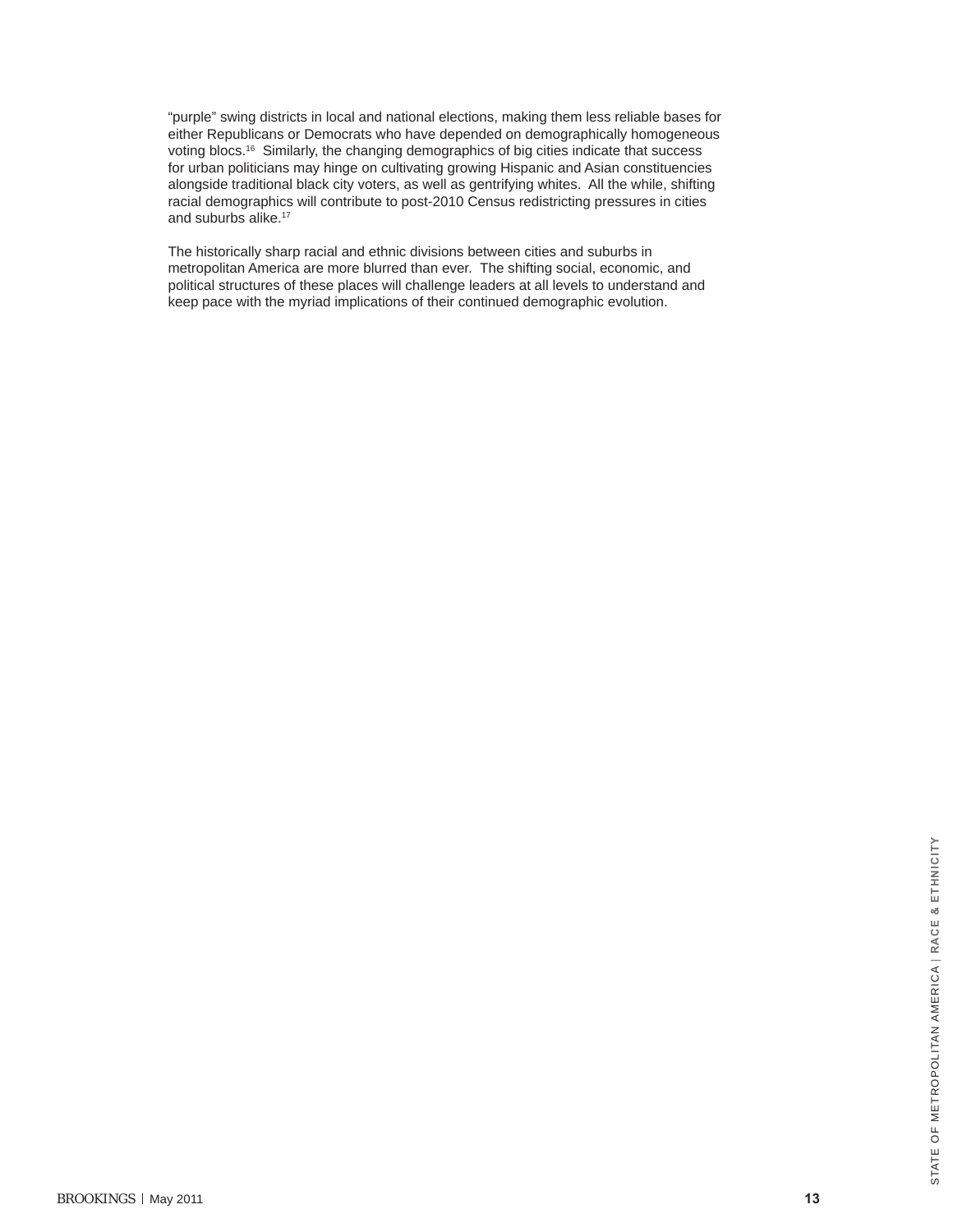#### **ENDNOTES**

- 1. Farley and others, "Chocolate City, Vanilla Suburbs: Will the Trend toward Racially Separate Communities Continue?" *Social Science Research* 7(4)(1978): 319–44.
- 2. William H. Frey, "Melting Pot Suburbs: A Census 2000 Study of Suburban Diversity" (Washington: Brookings Institution, 2001).
- 3. William H. Frey, "A Pivotal Decade for America's White and Minority Populations" (Washington: Brookings Institution, 2011).
- 4. William H. Frey, "America's Diverse Future: Initial Glimpses at the U.S. Child Population from the 2010 Census" (Washington: Brookings Institution, 2011).
- 5. The 2010 data are based on the U.S. Census Bureau's Redistricting data from PL-94-171 files. These are the first geographically detailed data to be released from the 2010 Census results.
- 6. Karen R. Humes, Nicholas A. Jones, and Roberto R. Ramirez, "Overview of Race and Hispanic Origin: 2010" (U.S. Census Bureau, 2011).
- 7. OMB defines "principal cities" for metropolitan areas, which include the largest city in each, plus additional cities that meet specific population size and employment requirements. William H. Frey and others, "Tracking Metropolitan America Into the 21<sup>st</sup> Century: A Field Guide to the New Metropolitan and Micropolitan Definitions (Washington: Brookings Institution, 2004). Many principal cities, while important destinations or residences for local populations, do not accord with what most Americans would regard to be a "city." For instance, the Los Angeles-Long Beach-Santa Ana, CA metro area—which is composed of Los Angeles and Orange counties—contains 25 OMB-designated principal cities. The cities examined in this report are termed "primary cities" to distinguish them from OMB's concept.
- 8. For Louisville, KY, data are presented for Jefferson County, KY, in order to permit trend analysis over time, given the consolidation of the city and county in 2002.
- 9. *The State of Metropolitan America: On the Front Lines of Demographic Transformation* (Washington: Brookings Institution, 2010), p. 19.
- 10. White population declined in Chicago, but the share of population that is white increased due to an even more dramatic decline in black population.
- 11. William H. Frey, "A Demographic Lull at Census Time" (Washington: Brookings Institution, 2010); William H. Frey, "Texas Gains, Suburbs Lose in 2010 Census Preview" (Washington: Brookings Institution, 2010).
- 12. The percentage-point increase in the share of American Indians residing in suburbs, from 62 percent to 66 percent, was similar to that for whites.
- 13. William H. Frey, "Census Data: Blacks and Hispanics Take Different Segregation Paths" (Washington: Brookings Institution, 2010); Frey, "America's Diverse Future."
- 14. There are no official definitions for exurbs, but earlier analyses identify them as less urbanized portions of metropolitan areas that tend to show rapid population gains. See Alan Berube and others, "Finding Exurbia: America's Fast-Growing Communities at the Metropolitan Fringe" (Washington: Brookings Institution, 2006); and *State of Metropolitan America*, pp. 18–19.
- 15. Audrey Singer, Jill H. Wilson, and Brooke De Renzis, "Immigrants, Politics, and Local Response in Suburban Washington" (Washington: Brookings Institution, 2009); Scott W. Allard and Benjamin Roth, "Strained Suburbs: The Social Service Challenges of Rising Suburban Poverty" (Washington: Brookings Institution, 2010).
- 16. Ron Brownstein, "The Four Quadrants of Congress." *The National Journal*, February 6, 2010.
- 17. Aaron Blake, "As Blacks Leave Cities: GOP Eyes the Map." *The Washington Post*, April 22, 2011, p. 1.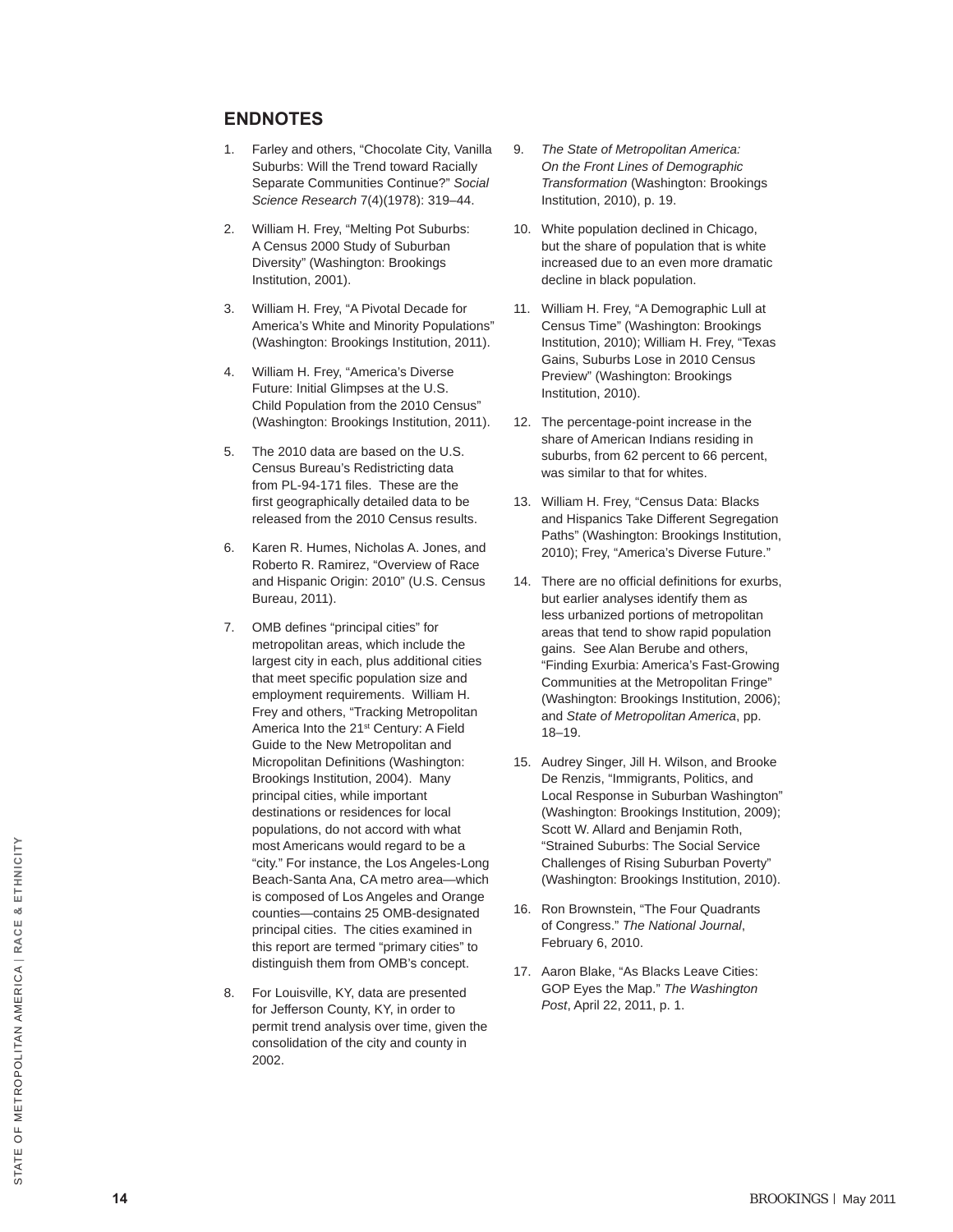#### **ACKNOWLEDGEMENTS**

The author acknowledges John P. DeWitt of the Social Science Data Analysis Network at the University of Michigan Population Studies Center for quickly and skillfully preparing Census 2010 and census trend data for this report. Cathy Sun, also of the Population Studies Center, contributed to this effort. Thanks are due to Alan Berube, Research Director of the Brookings Metropolitan Policy Program for his expert and thoughtful editing of the original manuscript and to Jill Wilson of Brookings for production of the maps.

This analysis, along with all appendices, can be found at http://www.brookings.edu/papers/2011/0504\_census\_ethnicity\_frey.aspx